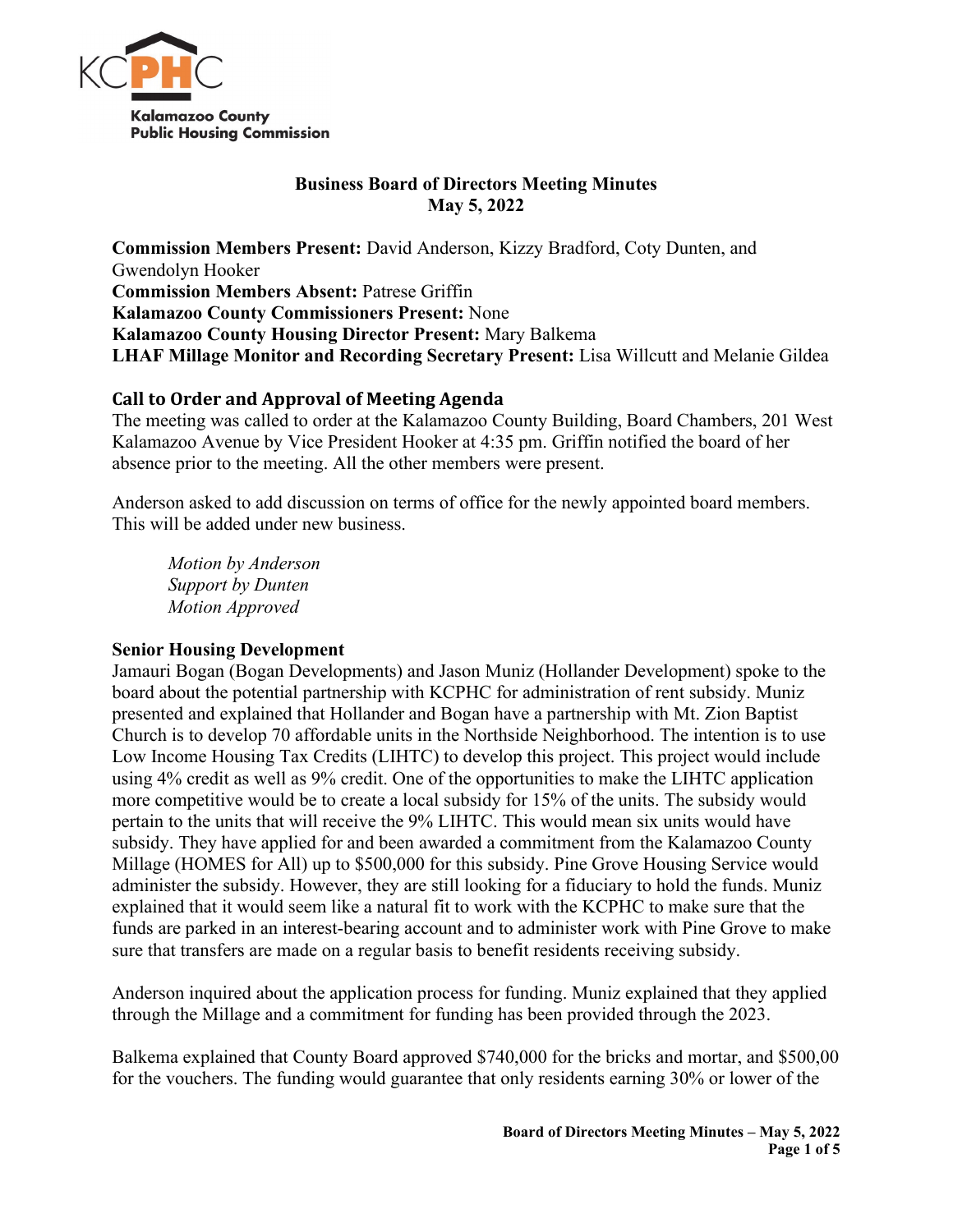

area median income (AMI) could receive the subsidy. The compliance period is 15 years. If the tax credits are not granted, the funding for the project would expire in 2024.

Hooker inquired about how affordability is being determined. Muniz explained that the total of rent and utilities cannot exceed 30% of the resident's projected income. The projected rent for the 20% AMI range would be around \$240/month, and around \$300 for the 30% range.

Pine Grove would income qualify those applying voucher units and units would be assigned on a first come first served basis. Muniz said they intend to apply for LIHTC in the October 1, 2022, round. They would need to know whether KCPHC would serve as fiduciary by August 15, 2022.

## **Approve Minutes of the April 7, 2022, meeting**

The minutes for the April meeting were approved.

*Motion by Anderson Support by Dunten Motion Approved*

### **Public Comment on Agenda Items and Non-Agenda Items:**

Meg Bauer wondered if Muniz mentioned who the independent management company would be for the project he discussed. It was not mentioned in his presentation, and he was not present at the time.

### **Reports**

### April 2022 Financial Reports

Willcutt said there were not a great number of variances or items to note. Millage housing support costs continue to decline. There were three families that were not receiving subsidies for the month, but this will likely catch-up next month. The remaining portions of the report are bank reconciliations.

*Motion by Anderson Support by Bradford Motion Approved*

### March 2022 Housing Resources, Inc. Millage Reports

Willcutt shared the March report. Four families were assisted by direct client assistance during the month and three families only received case management. There was one exit for the month. The program continues to wind down. The quarterly report from HRI is also included in the packet. HRI is preparing to present to the KCPHC at the close of the program.

### Bethany House

A shingle blew out of place, but it was very minor. The roof may need replacement. Willcutt has one proposal but would need two additional bids. Outside of the roofing issue there was some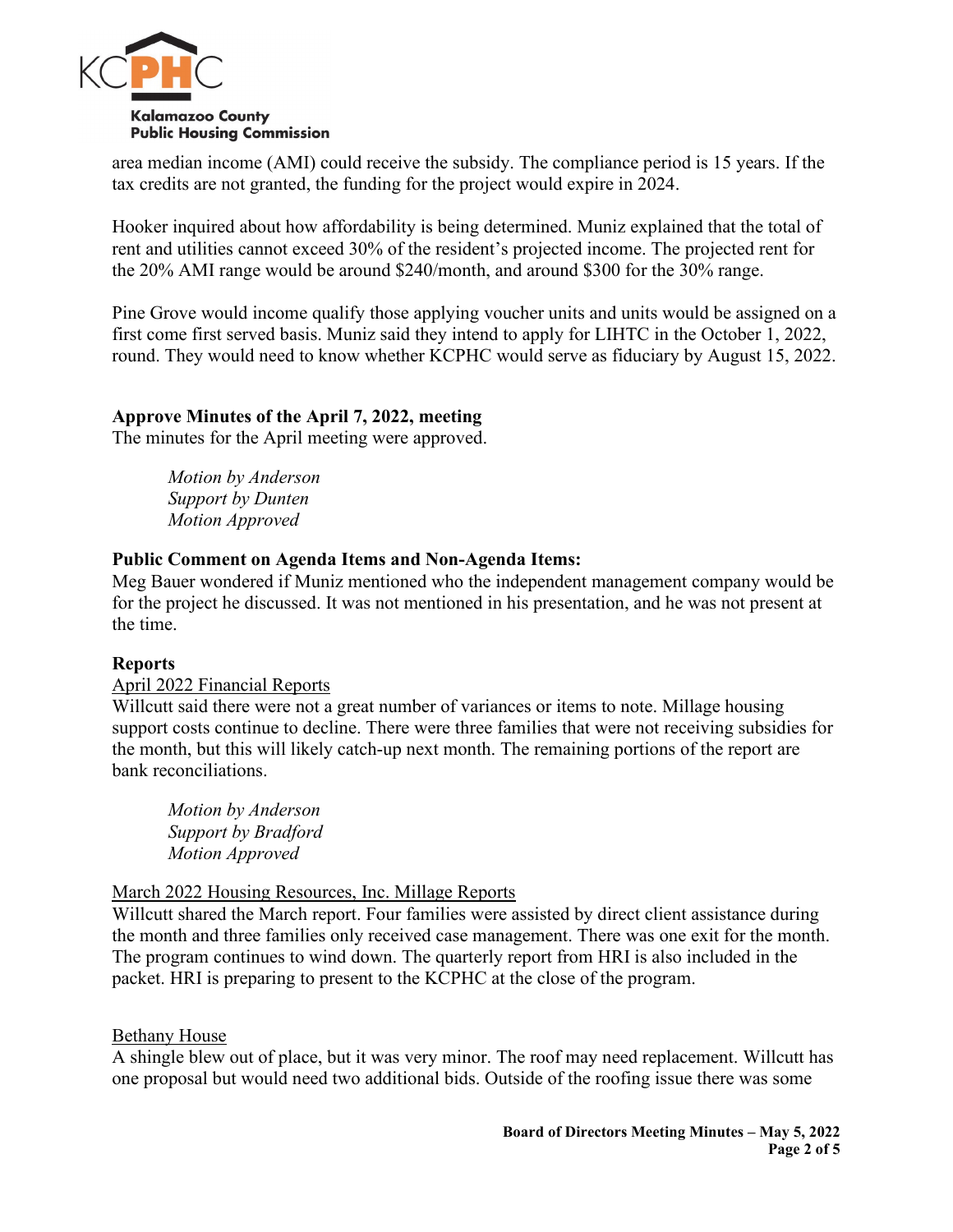

water in the basement. It is being inspected on May 16, 2022. Willcutt is hoping it is just a downspout issue, but will report back.

# **Old Business**

## 2015 Millage Memorandum of Understanding

Balkema reported that the County Board unanimously supported approving the 2015 MOU. This expands what the commission can do with the original millage money. The Board will need to determine how to allocate the remaining dollar amount as they see fit.

## 116 Fellows Grants

Hooker reported that Tracy Hall is currently the interim director of OutFront Kalamazoo. She went on to say that Griffin had a conversation with Hall, who indicated that the organization is committed to the project [LGBTQ+ transitional housing for youth aged 18-24 years) and has created a three-tiered process to communicate with residents on the process. Hall has had coffee with residents to help them understand the process and fill in the gaps. OutFront is continuing this outreach to neighbors of 116 Fellows in order to assist them in understanding the zoning variance that OutFront has requested.

Willcutt explained that there was supposed to be a presentation of the variance in April to the City of Kalamazoo Planning Commission, but that meeting was canceled at the last moment. Anderson stated that the zoning was changed in this area last year. Prior to the zoning change, transitional housing was a use allowed by right in this zoning district, but now it is a special use. Permission has to be requested and granted.

The next Planning Commission meeting is today at 7 pm. Hooker plans to attend the meeting and make a public comment.

Anderson motioned to authorize Vice Chair Hooker to comment to the City Planning Commission that the Kalamazoo County Public Housing Commission is wholly in support of the Planning Commission's approval of a special use permit for 116 Fellows. The KCPHC worked with its partners, LISC, Irving S. Gilmore Foundation, and Kalamazoo County for a long time to create this very valuable asset. Seconded by Dunten.

*Motion by Anderson Support by Dunten Motion Approved*

# KCPHC Email Address Options

Willcutt shared that the commissioners all have emails through KCPCH.org and going forward she will communicate using this email address.

# **New Business**

### Terms of Appointments for the KCPHC Board

Anderson asked about the terms of the commissioners and what they are. Willcutt stated that there is a link on the KCPHC.org website that directs you to the County Board's website. The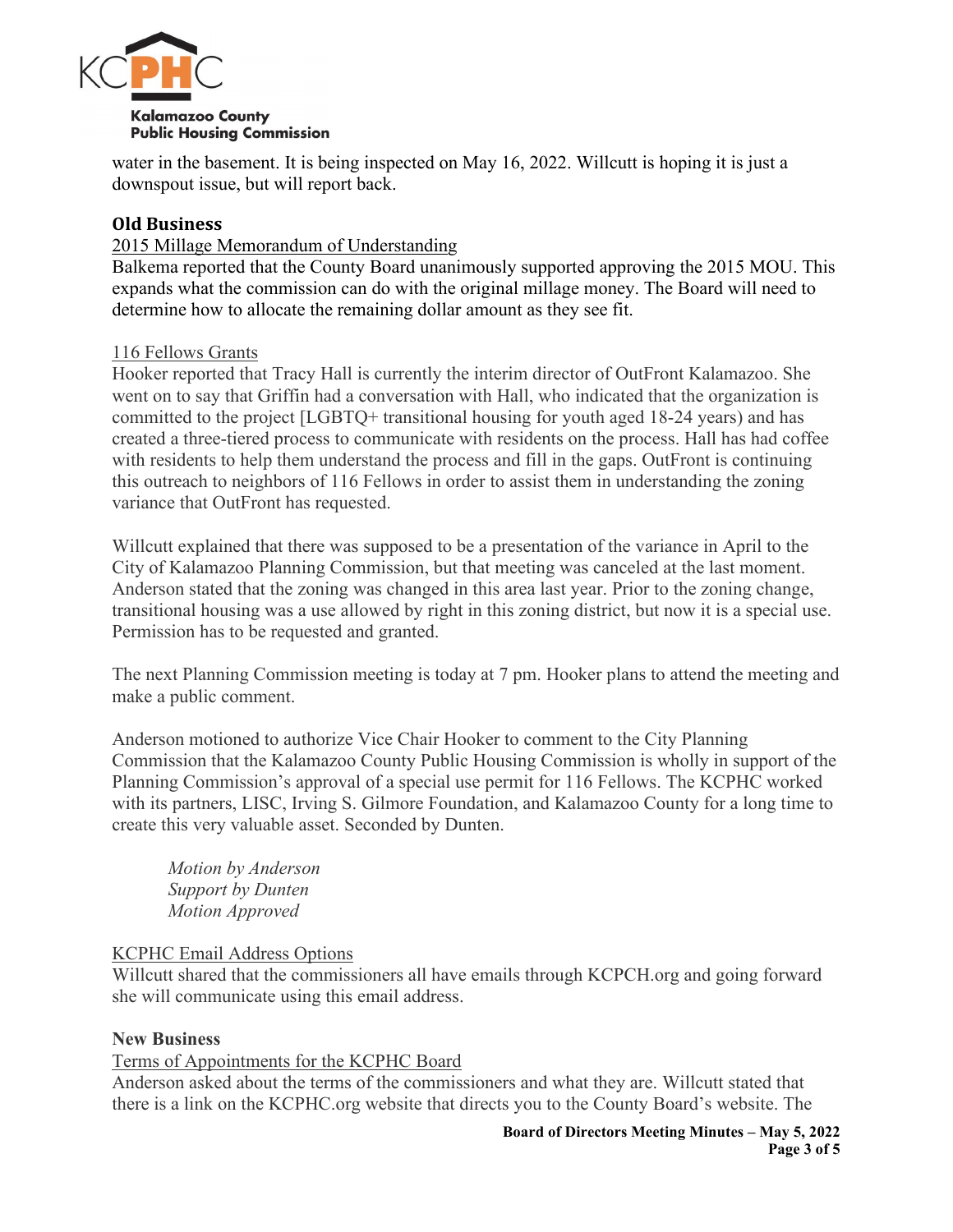

terms are listed on the county's website through that link. Anderson was reappointed to the KCPHC, and his term expires in 2027. Dunten was newly appointed until 2023 and fulfills Lewis' term. Bradford was appointed to fulfill Haywood's term and expires in 2026. Griffin's term expires in 2024, and Hooker's term goes through 2025. Willcutt will provide an orientation for newly appointed board members.

## Keystone Veterans Transitional House

There is a proposed amendment to the service agreement with Integrated Services of Kalamazoo (ISK) included in the meeting packet. Willcutt explained to new members that ISK is the service provider for the house. The previous agreement expired earlier this year and was made by the previous commission president and Willcutt was not provided a copy. Willcutt has drafted an extension to the services agreement.

The board had some discussion regarding the extension of the service agreement. The original agreement reads: "In consideration of the services to be performed by the Contractor, KCPHC agrees to pay an annual not-to-exceed amount of \$50,000 based on quarterly billings provided by the Contractor. The amount includes wages and fringes. If this agreement is extended or renewed pursuant to Paragraph 1 above, the rate of compensation will be renegotiated on an annual basis." There will be an amendment to section 4, compensation. The "not-to-exceed" portion will be taken out of the agreement. There was a motion to accept the independent contractor agreement with the noted changes. The motion includes the authorization for Hooker to sign the amendment on behalf of the KCPHC as well as the original agreement as Willcutt does not have a copy, nor does the past president, David Artley.

*Motion by Dunten Support by Bradford Motion Approved*

Willcutt stated that she did not have much information about this next item, but was notified by the program manager, Tyrone Thrash, that a sign is desired for the house. Willcutt showed the rendering of the sign and placement noting that there were two suggested placements, but the east wall was desired and only one sign would be installed. ISK is asking KCPHC to pay for the sign. Hooker asked why KCPHC would pay for the sign if ISK was leasing the house. Anderson explained that ISK owns the house and KCPHC leases the house to run the program. KCPHC also finances the program that ISK runs because they are the experts.

There was some discussion on whether the sign should read KCPHC-Keystone. Anderson suggested talking to veterans to see what they may want to name it. Dunten agreed and said it would seem that the house should be named reflective of the veterans who live in the home.

# **Public Comment on Agenda and Non-Agenda Items:**

None